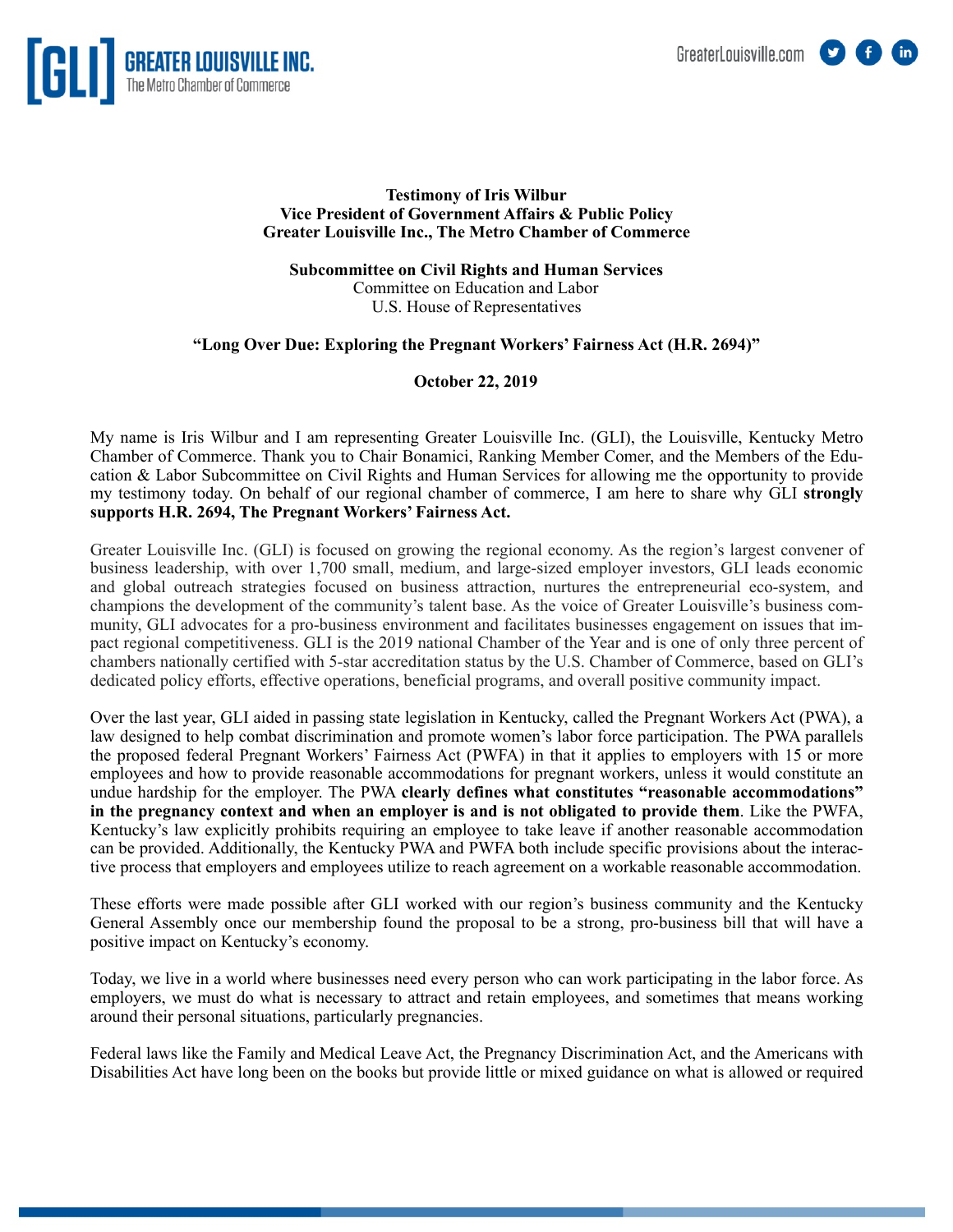

<span id="page-1-3"></span>in the workplace in situations where a pregnant worker needs accommodations to stay healthy. This is particularly true for the 58 percent of women in Kentucky's labor force who are of childbearing age[.1](#page-1-0)

What we discovered among our chamber membership was that most large company HR departments long ago enacted policies to retain their valuable female employees through their pregnancies, but many small-to-midsize Kentucky businesses were forced to navigate complex circumstances like pregnancy, childbirth, and related medical conditions without the aid of a robust HR department or in-house counsel. On behalf of our region's business community, we saw an opportunity to search for a solution to address this uncertainty and help **prevent** problems before they start.

This pro-business, pro-workforce bill not only earned the endorsement from various community non-profits, labor, health, and faith-based organizations throughout Kentucky but also **passed with overwhelming bipartisan support** (25-7 Senate, 87-5 House) in the Kentucky General Assembly, and was then signed by our Governor. The bill was championed by a Republican sponsor, Kentucky State Senator Alice Forgy Kerr.

Now that we have successfully secured the passage of this important law in the Commonwealth, we urge Congress to take action to provide **clarity and uniformity** on this issue. As a bi-state chamber of commerce, we support legislative efforts that bring regional alignment, especially related to labor laws. Greater Louisville is home to many multi-state businesses and corporate headquarters, so the ability to have uniformity related to pregnant worker accommodations throughout our region and entire country is important. Therefore, GLI urges Congress to advance the PWFA at the federal level.

<span id="page-1-4"></span>The PWFA also gives much-needed clarity because it explicitly provides "reasonable accommodations" for pregnant and new mothers, in addition to the proper procedures for providing them, **thereby increasing the potential to resolve requests for accommodations quickly and informally (as employers have done for decades for workers with disabilities) and reducing the potential for costly litigation**. We believe that the Act will lead to a reduction, not an increase, in litigation for precisely this reason. At least two states with preg-nant worker accommodation laws have reported a reduction in litigation since the laws went into effect[.](#page-1-1)<sup>[2](#page-1-1)</sup> Before Kentucky's law was enacted this summer, our employers were forced to navigate a complex web of federal laws and court decisions to figure out what their obligations are when it comes to appropriately accommodating pregnant workers and new mothers. **Clearly defining what constitutes "reasonable accommodations" and when an employer is and is not obligated to provide them will establish important guidance for businesses, especially the smaller and mid-size companies we represent who cannot afford expensive legal advisors.**

You may ask, doesn't federal law cover pregnant workers? The Americans with Disabilities Act does not require accommodations for pregnancies that do not qualify as disabilities under the Act, like a worker with a healthy pregnancy who seeks to prevent medical problems before they start. Regarding the federal Pregnancy Discrimination Act, it contains no explicit right to reasonable accommodations since it only requires employers to accommodate a pregnant worker if they do so for others under a complex and inconsistently applied legal standard.

<span id="page-1-5"></span>Second, the **Act would help boost our country's workforce participation rate among women.** In states like Kentucky, which ranks 44th in the nation for female labor force participation,<sup>[3](#page-1-2)</sup> we know one contributor to this abysmal statistic is a mother or soon-to-be mother who is forced out or quits a job due to a lack of reasonable

<span id="page-1-0"></span>[<sup>1</sup>](#page-1-3) U.S. Census Bureau, *Sex by Age by Employment Status for the Population 16 Years and Over*, (2017), [https://factfinder.](https://factfinder.census.gov/faces/tableservices/jsf/pages/productview.xhtml?pid=ACS_17_1YR_B23001&prodType=table) [census.gov/faces/tableservices/jsf/pages/productview.xhtml?pid=ACS\\_17\\_1YR\\_B23001&prodType=table](https://factfinder.census.gov/faces/tableservices/jsf/pages/productview.xhtml?pid=ACS_17_1YR_B23001&prodType=table).

<span id="page-1-1"></span><sup>&</sup>lt;sup>[2](#page-1-4)</sup> Bakst, Dina, Gedmark, Elizabeth, and Brafman, Sarah, *Long Overdue* (New York, NY: A Better Balance, 2019), p. 27 n. 149.

<span id="page-1-2"></span>[<sup>3</sup>](#page-1-5) Institute for Women's Policy Research, "Status of Women in the States: The Economic Status of Women in Kentucky," March 2018,<https://statusofwomendata.org/wp-content/themes/witsfull/factsheets/economics/factsheet-kentucky.pdf>.